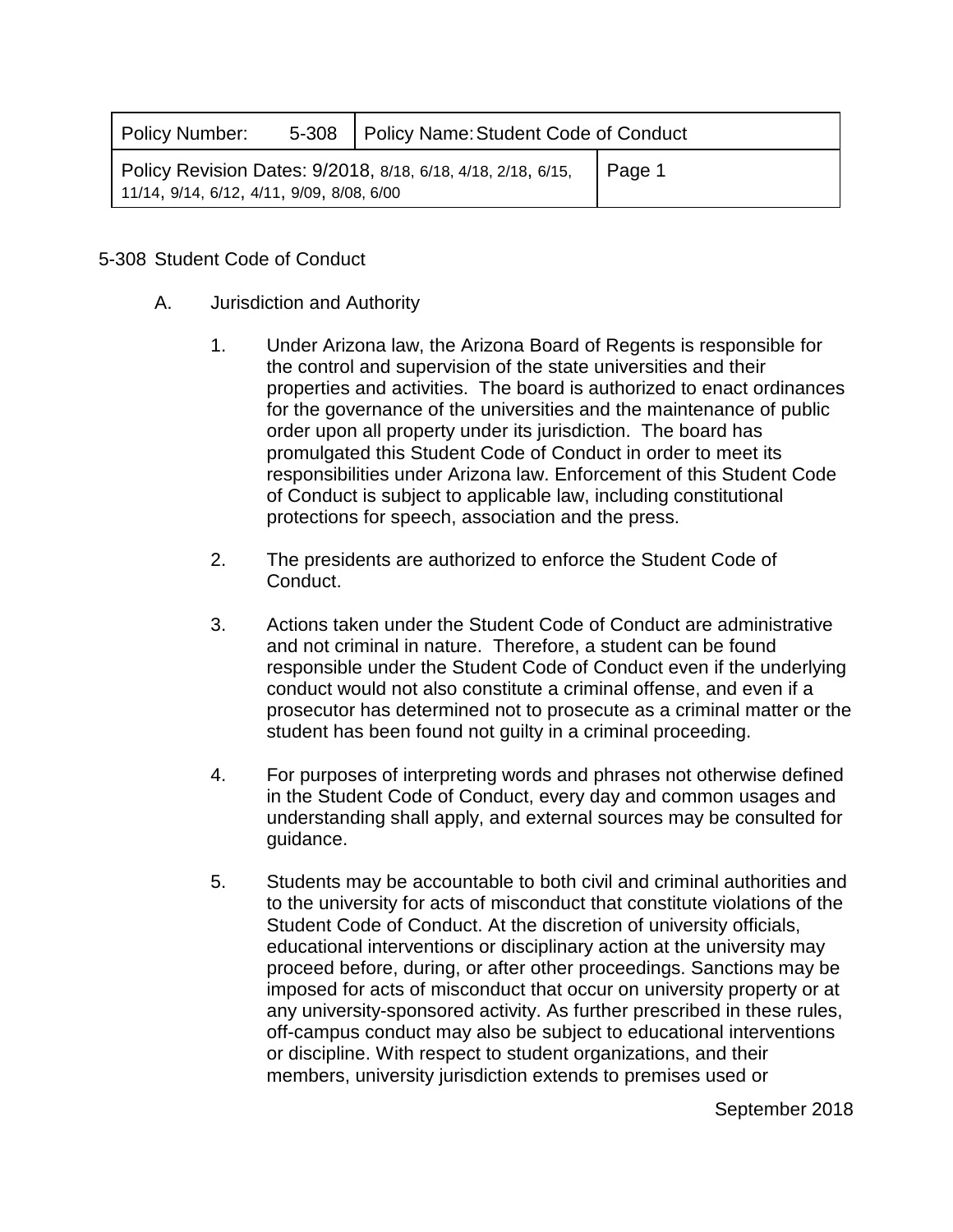| Policy Number:                            | 5-308   Policy Name: Student Code of Conduct                 |        |  |
|-------------------------------------------|--------------------------------------------------------------|--------|--|
| 11/14, 9/14, 6/12, 4/11, 9/09, 8/08, 6/00 | Policy Revision Dates: 9/2018, 8/18, 6/18, 4/18, 2/18, 6/15, | Page 2 |  |

controlled by the organizations on or off campus.

## B. Philosophy

- 1. The aim of education is the intellectual, personal, social, and ethical development of the individual. The educational process is ideally conducted in an environment that encourages reasoned discourse, intellectual honesty, openness to constructive change, and respect for the rights of all individuals. Self -discipline and a respect for the rights of others in the university community are necessary for the fulfillment of such goals. The Student Code of Conduct is designed to promote this environment at each of the state universities.
- 2. The Student Code of Conduct sets forth the standards of conduct expected of students who choose to join the university community.
- 3. A university may respond to violations of these standards with educational interventions or disciplinary sanctions.
- C. Scope
	- 1. The adoption of the Student Code of Conduct does not prohibit any university or the board from adopting or maintaining additional rules to govern the conduct of students. Allegations of misconduct brought under the Student Code of Conduct may be combined with allegations arising under other university or board rules.
	- 2. Each university may adopt policies and procedures for reviewing allegations of academic dishonesty.
	- 3. The Student Code of Conduct applies to individual students and to student organizations.
	- 4. Students and student organizations are also subject to the following rules:
		- a. Rules adopted by each university to govern the control of vehicles and other modes of transportation on university property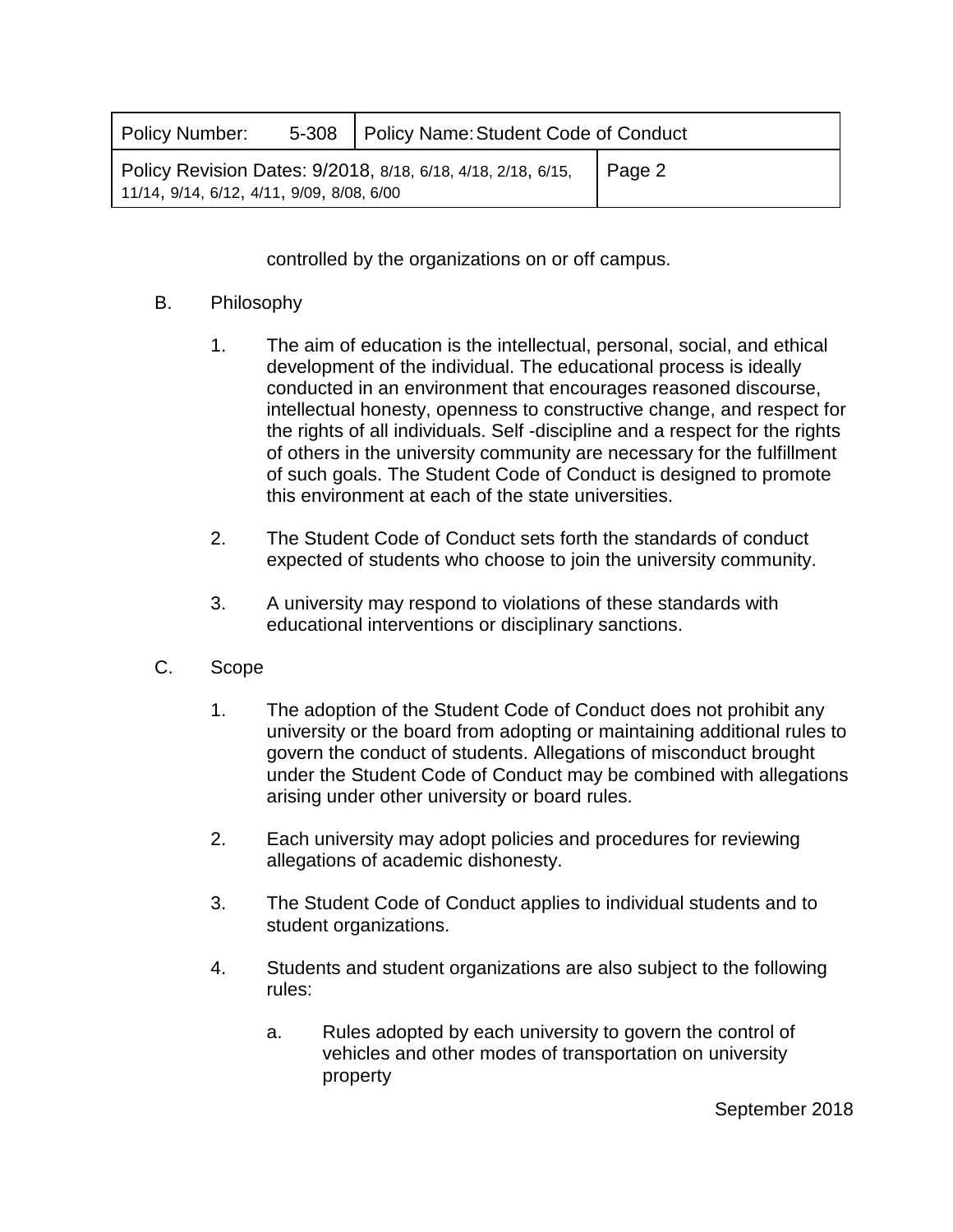| Policy Number:                            | 5-308   Policy Name: Student Code of Conduct                 |        |  |
|-------------------------------------------|--------------------------------------------------------------|--------|--|
| 11/14, 9/14, 6/12, 4/11, 9/09, 8/08, 6/00 | Policy Revision Dates: 9/2018, 8/18, 6/18, 4/18, 2/18, 6/15, | Page 3 |  |

- b. Rules relating to student classroom conduct, academic dishonesty, and academic eligibility, performance and evaluation
- c. Rules governing student housing
- d. Rules governing the maintenance of public order
- e. Rules governing the conduct of student athletes
- f. Rules governing the use of university communication and computing resources, and
- g. Such other rules as may be adopted by the board, or the universities in furtherance of university and educational goals.
- D. Student Organizations
	- 1. Student organizations may be charged with violations of the Student Code of Conduct to the same extent as students.
	- 2. Student organizations, as well as their members and other students, may also be held collectively and/or individually responsible for violations including but not limited to misconduct that occurs: (a) on university property; (b) on premises used or controlled by the organization; (c) at university-sponsored activities; or (d) in violation of university hazing policies.
	- 3. The officers or leaders of a student organization may be held collectively and/or individually responsible when such violations are committed by persons associated with the organization who have received consent or encouragement from the organization's officers or leaders or if those officers or leaders knew or should have known that such violations were being or would be committed.
	- 4. The officers or leaders of a student organization may be directed to take action designed to prevent or end such violations by the organization or by any persons associated with the organization.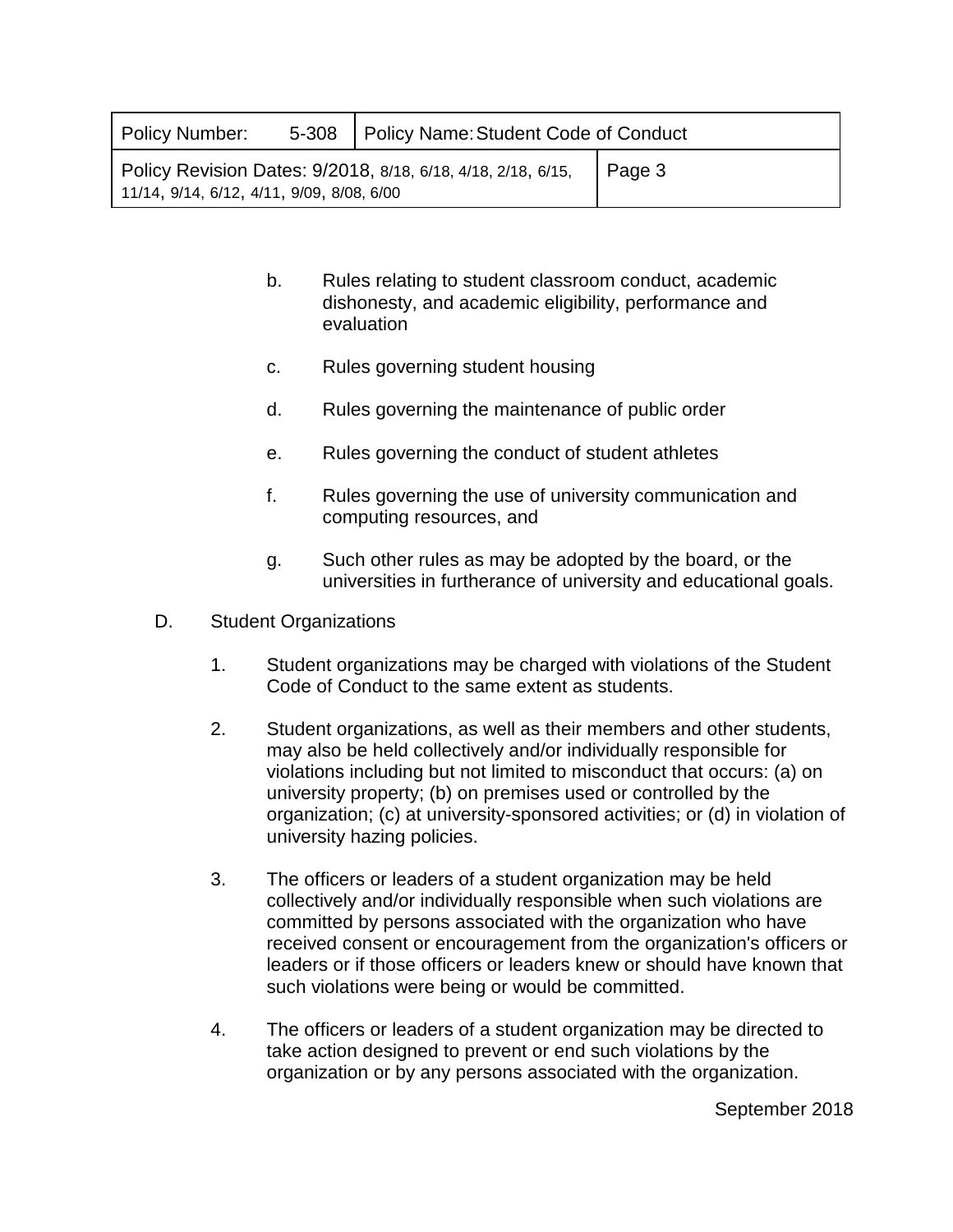| Policy Number:                               | 5-308   Policy Name: Student Code of Conduct                 |        |  |
|----------------------------------------------|--------------------------------------------------------------|--------|--|
| $11/14$ , 9/14, 6/12, 4/11, 9/09, 8/08, 6/00 | Policy Revision Dates: 9/2018, 8/18, 6/18, 4/18, 2/18, 6/15, | Page 4 |  |

Failure to comply with a directive may be considered a violation of the Student Code of Conduct, both by the officers or leaders of the organization and by the organization.

## E. Definitions

- 1. "Advisor" means an individual selected by the student to advise him/her. The advisor may be a faculty or staff member, student, attorney, or other representative of the student.
- 2. "Board" means the Arizona Board of Regents.
- 3. "Complainant" means any individual who initiates the referral procedures set forth in the Student Code of Conduct Procedures.
- 4. "Consent" in the context of sexual activity means informed and freely given words or actions that indicate a willingness to participate in mutually agreed upon sexual activity.

Consent may not be inferred from: 1) silence, passivity or lack of resistance, 2) a current or previous dating or sexual relationship, 3) acceptance or provision of gifts, meals, drinks, or other items or 4) previous consent to sexual activity.

Consent may be withdrawn during sexual activity. Consent to one form of consensual sexual activity does not imply consent to any other form of sexual activity.

Consent may not be obtained through physical force, violence, duress, intimidation, coercion, or an express or implied threat of injury.

Consent may never be given by a person who is: incapacitated (by drugs, alcohol or otherwise), unconscious, asleep, or otherwise physically or mentally unable to make informed, rational judgments. The use of alcohol or drugs does not diminish one's responsibility to obtain consent and does not excuse conduct that violates this Student Code of Conduct.

Consent cannot be given by someone who, by virtue of age,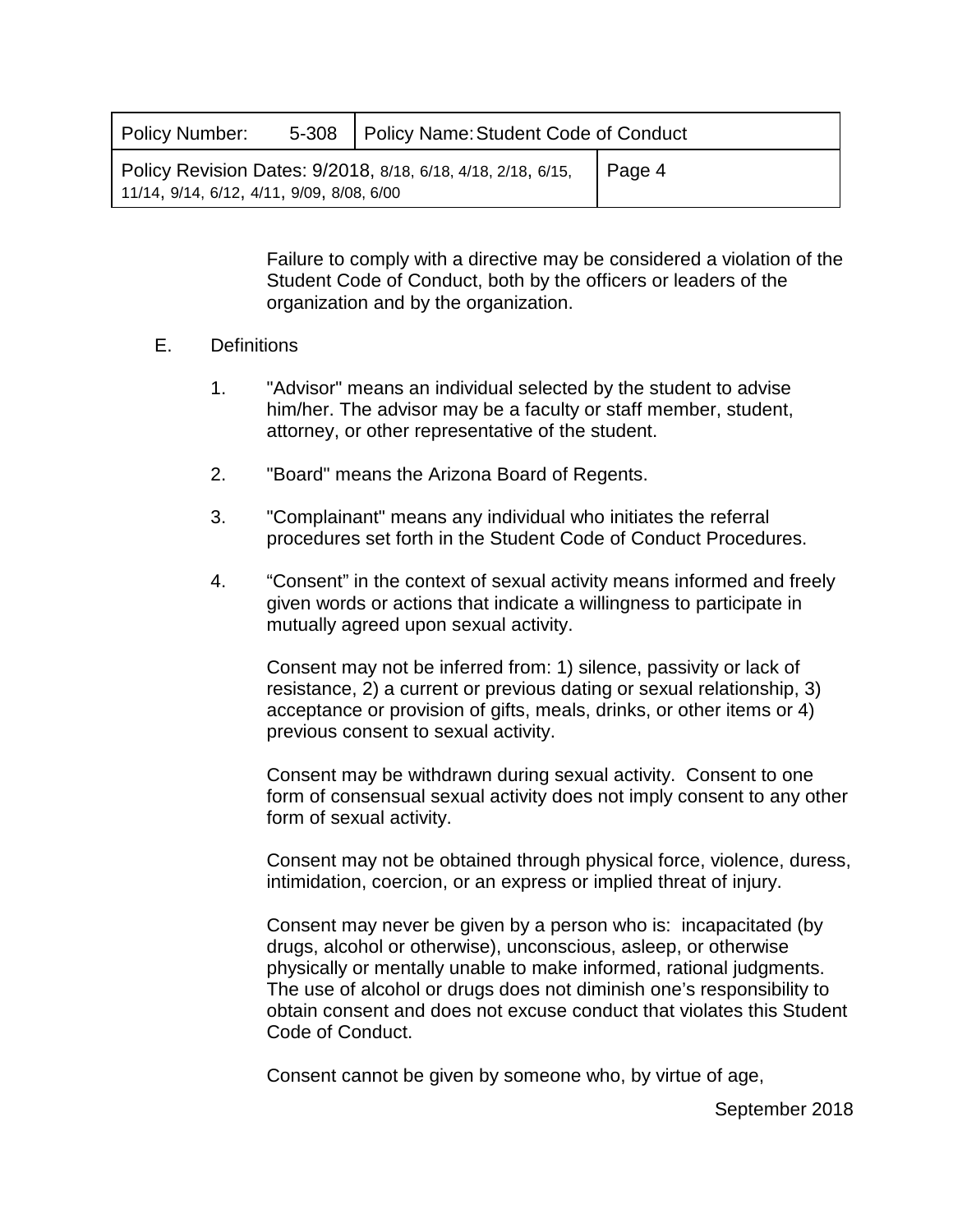| Policy Number:                               | 5-308   Policy Name: Student Code of Conduct                 |        |  |
|----------------------------------------------|--------------------------------------------------------------|--------|--|
| $11/14$ , 9/14, 6/12, 4/11, 9/09, 8/08, 6/00 | Policy Revision Dates: 9/2018, 8/18, 6/18, 4/18, 2/18, 6/15, | Page 5 |  |

circumstances or other factors, is deemed by law to be incapable of giving consent.

- 5. "Controlled substance" means a drug or substance whose use, possession, or distribution is controlled under state or federal law.
- 6. "Day" means university business day, not including Saturday, Sunday, any officially recognized university employee holiday, or any day the university is closed.
- 7. "Dangerous Instrument" means anything that under the circumstances in which it is used, attempted to be used or threatened to be used is readily capable of causing death or serious physical injury.
- 8. "Dean of Students" or "Dean" means the administrative officer responsible for administration of student conduct bearing this or similar title and includes his/her designee.
- 9. "Distribution" means sale, exchange, transfer, delivery, or gift.
- 10. "Educational Response or Intervention": The dean of students may require a student to complete an educational program at the student's expense, write a paper or letter of apology, engage in community service, or assign other educational responses to address the student's conduct.
- 11. "Endanger" means to bring into danger or peril.
- 12. "Explosive" refers to dynamite, nitroglycerin, black powder, or other explosive material or bomb including plastic explosives; any breakable container that contains a flammable liquid with a flash point of 150°F or less and has a wick or similar device capable of being ignited.
- 13. "Fabrication" means falsification or creation of false data or information.
- 14. "Fireworks" refers to any fireworks, fire crackers, sparklers, rockets, and any propellant-activated device whose intended purpose is primarily for illumination.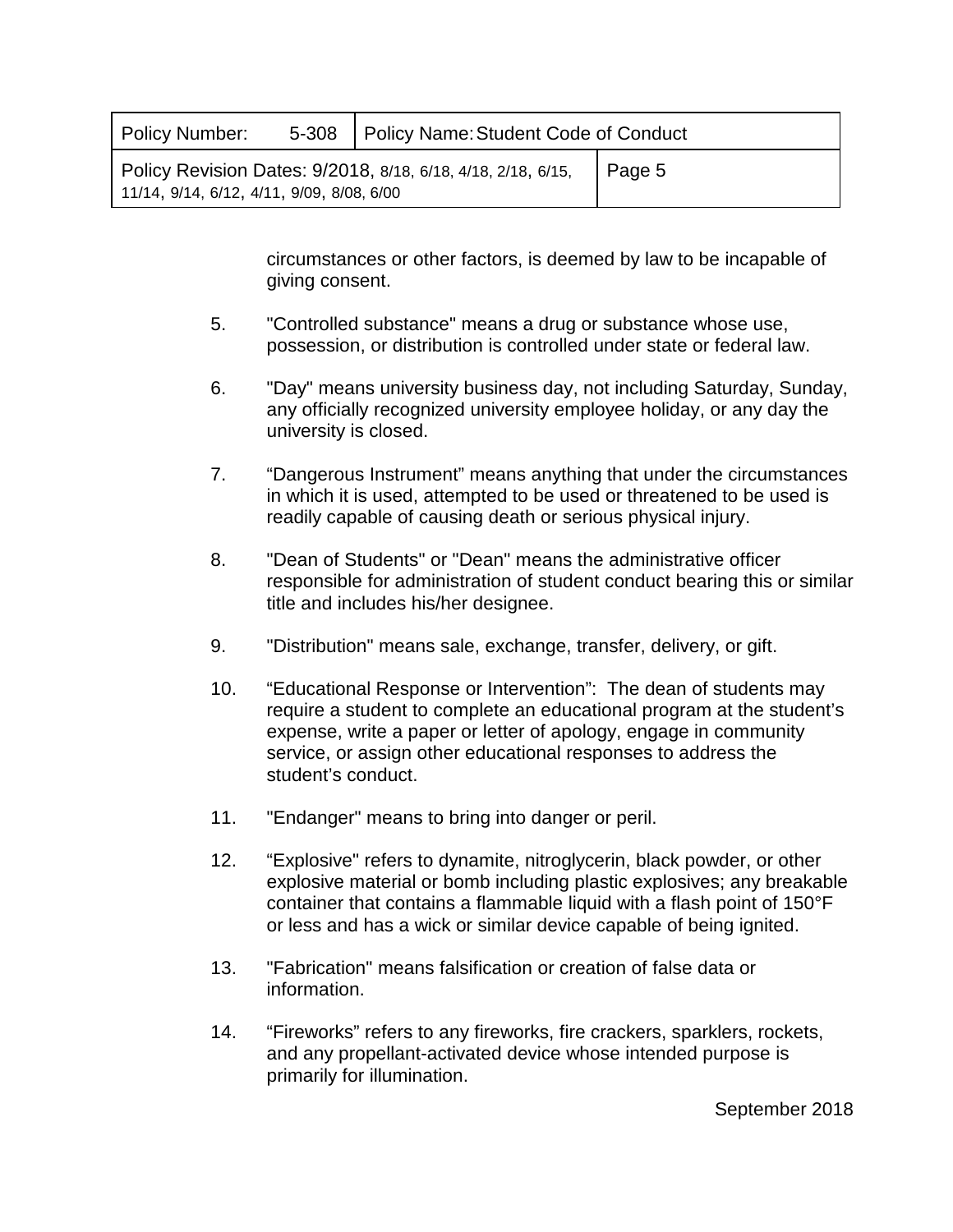| Policy Number:                               | 5-308   Policy Name: Student Code of Conduct                 |        |  |
|----------------------------------------------|--------------------------------------------------------------|--------|--|
| $11/14$ , 9/14, 6/12, 4/11, 9/09, 8/08, 6/00 | Policy Revision Dates: 9/2018, 8/18, 6/18, 4/18, 2/18, 6/15, | Page 6 |  |

- 15. "Gambling" shall have the same meaning as defined by Arizona law.
- 16. "Hazing" means either (a) any intentional, knowing or reckless act committed by a student, whether individually, or in concert with other persons, against another person, in connection with an initiation into, an affiliation with, or the maintenance of membership in any organization that is affiliated with a university that contributes to a substantial risk of potential physical injury, mental harm or degradation, or causes physical injury, mental harm or personal degradation; or (b) any act otherwise defined as hazing under applicable law. Hazing includes, but is not limited to, paddling in any form, physical or psychological shocks, late work sessions that interfere with scholastic activities, advocating or promoting alcohol or substance abuse, tests of endurance, submission of members or prospective members to potentially dangerous or hazardous circumstances or activities which have a foreseeable potential for resulting in personal injury, or any activity which by its nature may have a potential to cause mental distress, panic, human degradation, or embarrassment.
- 17. "Illegal drug" means any drug whose manufacturing, use, possession, or distribution is prohibited or restricted by state or federal law.
- 18. "Personal Safety Devices:" each university will maintain and publish a list of permitted personal safety devices to include personal alarms, chemical repellents and other devices designed to protect personal safety from physical attacks by other people. Each university will also publish the process by which an individual may seek to have a device added to the list of permitted devices.
- 19. "President" means the president of the university or his/her designee.
- 20. "Sexual misconduct" means one or more of the following:
	- a. Sexual violence and other non-consensual sexual contact actual or attempted physical sexual acts perpetrated against a person by force or without consent; or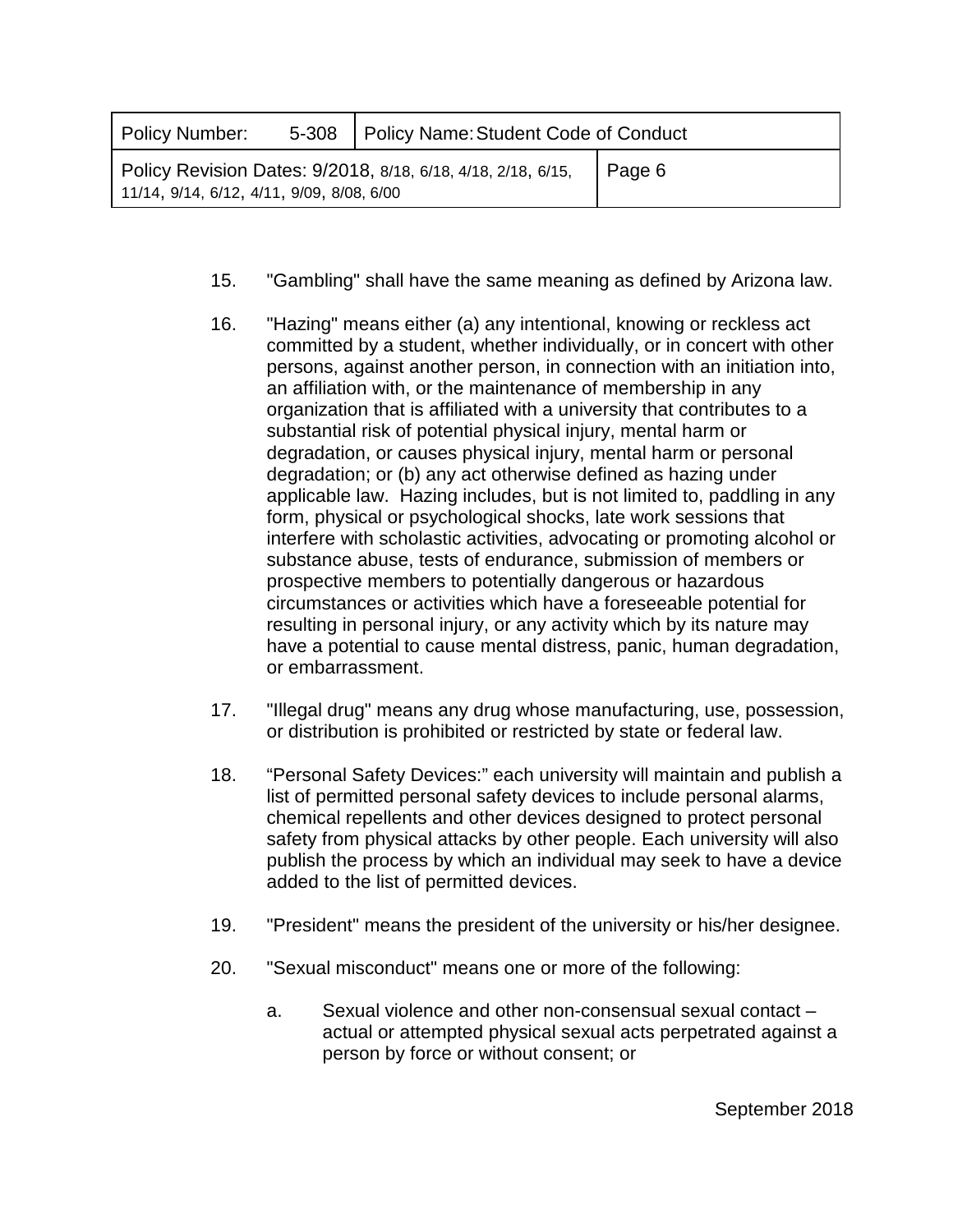| Policy Number:                               | 5-308   Policy Name: Student Code of Conduct                 |        |  |
|----------------------------------------------|--------------------------------------------------------------|--------|--|
| $11/14$ , 9/14, 6/12, 4/11, 9/09, 8/08, 6/00 | Policy Revision Dates: 9/2018, 8/18, 6/18, 4/18, 2/18, 6/15, | Page 7 |  |

- b. Sexual harassment unwelcome conduct of a sexual nature that is sufficiently severe or pervasive as to create an intimidating, hostile, or offensive environment; or
- c. Other unwanted or non-consensual sexual conduct including but not limited to indecent exposure, sexual exploitation or voyeurism, or non-consensual photographing or audiorecording or video-recording of another in a state of full or partial undress or while engaged in sexual activity, or publishing or disseminating such materials.
- 21. "Stalking" means engaging in a course of conduct that is directed toward another person if that conduct would cause a reasonable person to suffer substantial emotional distress or to fear for the person's safety or the safety of that person's immediate family member or close acquaintance, and that person in fact fears for his/her safety or the safety of that person's immediate family member or close acquaintance.
- 22. "Student" for purposes of this Student Code of Conduct means any person who is currently admitted or registered or who participates in a university function, such as orientation, in anticipation of enrollment, or who was enrolled in a previous term or who is or was registered for a future term, including a faculty member or other employee so admitted, registered, or enrolled.
- 23. "Student organization" means an organization or group which has been registered or has received recognition according to university policies and procedures or is affiliated with a university.
- 24. "Title IX" means Title IX of the Education Amendments of 1972, 20 U.S.C. §§ 1681 et seq.
- 25. "Title IX Coordinator" means the individual designated by each University to oversee compliance with the nondiscrimination and antiharassment provisions of the Student Code of Conduct.
- 26. "University" means either the University of Arizona, Arizona State University, Northern Arizona University, or any other university campus

September 2018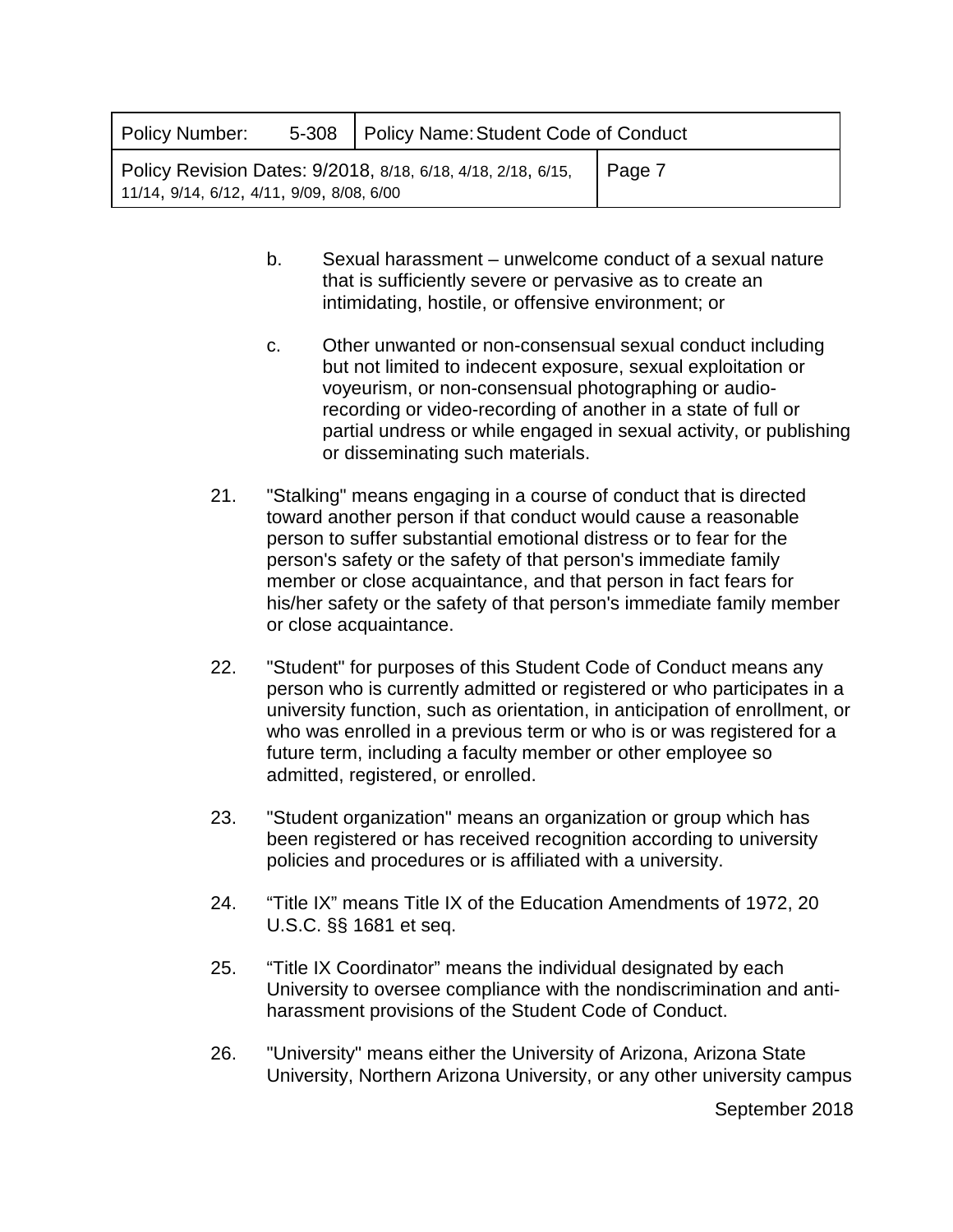| Policy Number:                               | 5-308   Policy Name: Student Code of Conduct                 |                |  |
|----------------------------------------------|--------------------------------------------------------------|----------------|--|
| $11/14$ , 9/14, 6/12, 4/11, 9/09, 8/08, 6/00 | Policy Revision Dates: 9/2018, 8/18, 6/18, 4/18, 2/18, 6/15, | $\vert$ Page 8 |  |

or division governed by the board.

- 27. "University community" means all university students, employees, and guests.
- 28. "University property" means all resources, including but not limited to real and personal property, money, and intellectual property owned, operated, leased to, contracted by, controlled, or in the possession of a university or the board.
- 29. "University-sponsored activity" means any activity on or off campus authorized, supervised, or controlled by a university.
- 30. "Vice President for Student Affairs" means the administrative officer bearing such title, similar title, or his/her designee.
- 31. "Weapon" refers to any object or substance designed to (or which could be reasonably expected to) inflict a wound, cause injury, incapacitate, or cause death, including, without limitation, all firearms (loaded and unloaded, simulated and real), devices designed to expel a projectile (such as bb guns, air guns, pellet guns, and potato guns), swords, knives with blades of 5 inches or longer, martial arts weapons, bows and arrows, and chemicals such as tear gas, but personal safety devices as defined above are not included in the definition of "weapon."
- F. Prohibited Conduct
	- 1. All forms of student academic dishonesty, including but not limited to cheating, fabrication, facilitating academic dishonesty, and plagiarism.
	- 2. Endangering, threatening, or causing physical harm to any member of the university community or to oneself, causing reasonable apprehension of such harm or engaging in conduct or communications that a reasonable person would interpret as a serious expression of intent to harm.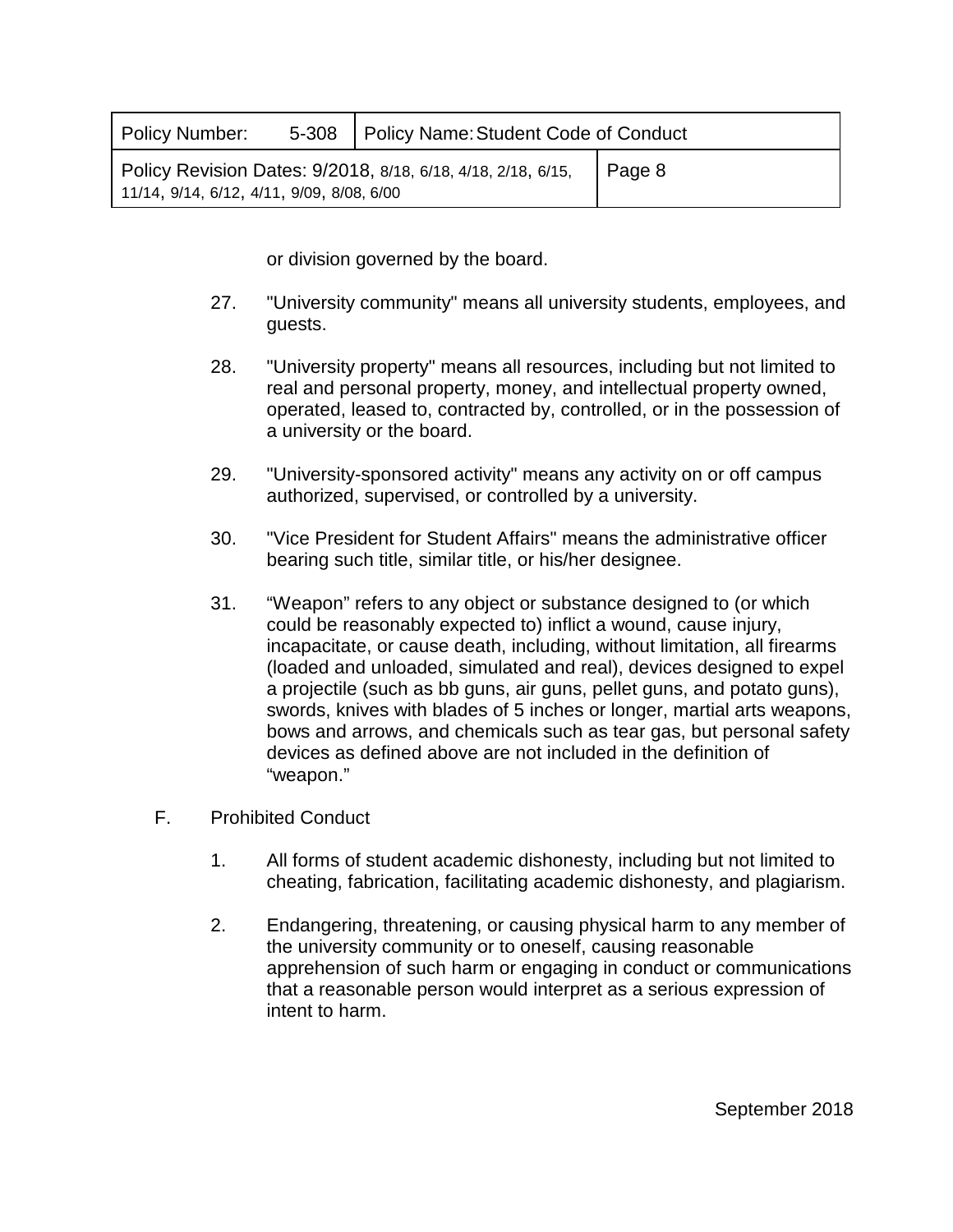| Policy Number:                               | 5-308   Policy Name: Student Code of Conduct                 |        |  |
|----------------------------------------------|--------------------------------------------------------------|--------|--|
| $11/14$ , 9/14, 6/12, 4/11, 9/09, 8/08, 6/00 | Policy Revision Dates: 9/2018, 8/18, 6/18, 4/18, 2/18, 6/15, | Page 9 |  |

- 3. Violating the terms of any disciplinary sanction imposed for an earlier violation of the Student Code of Conduct or other board or university rules.
- 4. Violation of, or attempt to violate, other rules that may be adopted by the board or by the university.
- 5. Impersonation of another, using another person's identity, or furnishing materially false information, including manufacturing or possession of false identification.
- 6. Initiating, causing, or contributing to any false report, warning, or threat of fire, explosion, or other emergency.
- 7. Failure to comply with the directions of university officials or agents, including law enforcement or security officers, acting in the good faith performance of their duties. This section is not intended to prohibit the lawful assertion of an individual's Fifth Amendment right against selfincrimination.
- 8. Forgery, falsification, fabrication, unauthorized alteration, or misuse of campus documents, records, or identification, including, but not limited to, electronic software and records.
- 9. Unauthorized presence in or unauthorized use of university property, resources, or facilities.
- 10. Unauthorized access to, disclosure of, or use of any university document, record, or identification, including but not limited to, electronic software, data, and records.
- 11. Interfering with or disrupting university or university-sponsored activities, including but not limited to classroom related activities, studying, teaching, research, intellectual or creative endeavor, administration, service or the provision of communication, computing or emergency services.
- 12. Misrepresenting oneself or an organization as an agent of a university.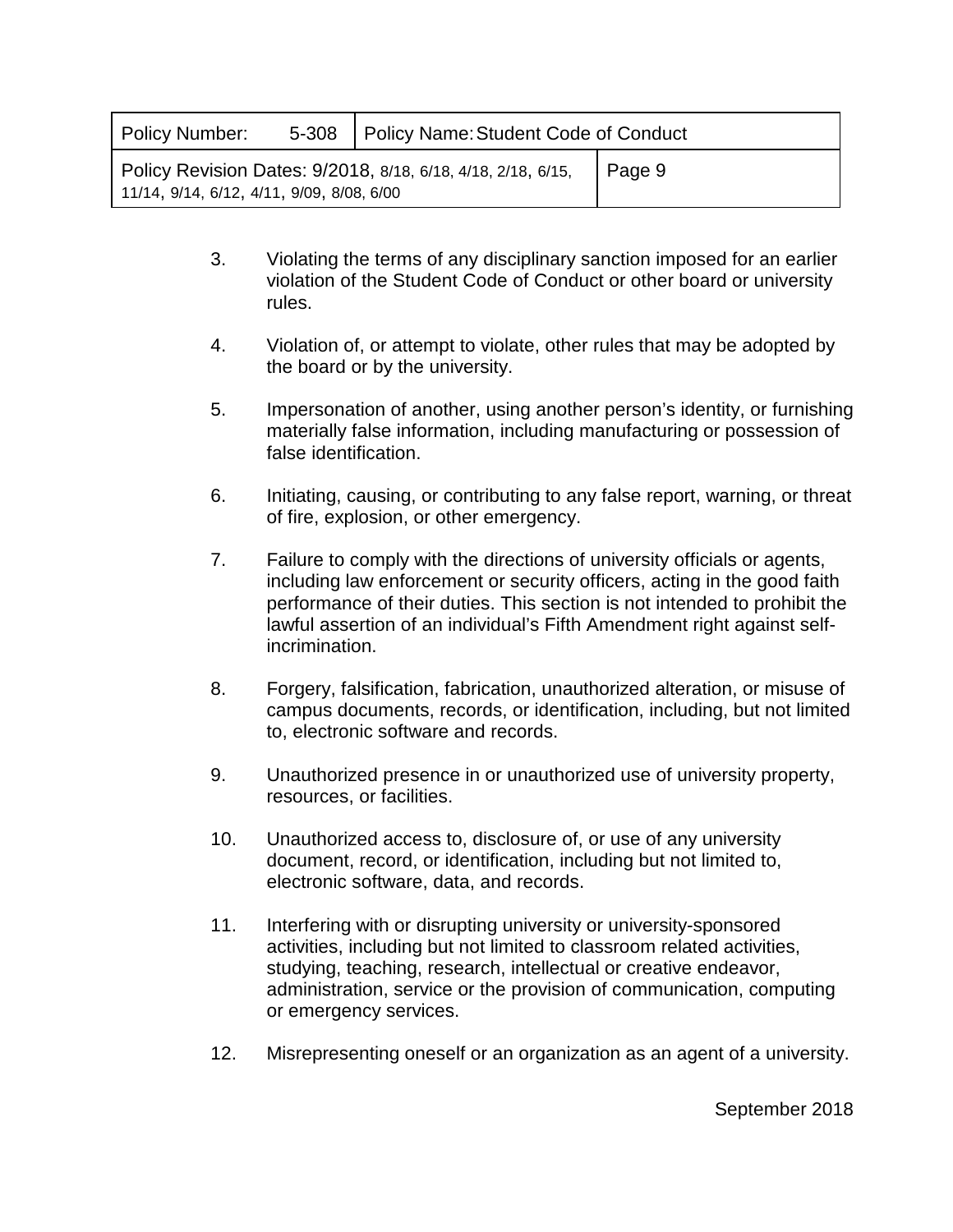| Policy Number:                            | 5-308   Policy Name: Student Code of Conduct                 |         |  |
|-------------------------------------------|--------------------------------------------------------------|---------|--|
| 11/14, 9/14, 6/12, 4/11, 9/09, 8/08, 6/00 | Policy Revision Dates: 9/2018, 8/18, 6/18, 4/18, 2/18, 6/15, | Page 10 |  |

- 13. Possession of property the student knows or has reason to believe may be stolen or misappropriated.
- 14. Misuse, theft, misappropriation, destruction, damage, or unauthorized use, access, or reproduction of property, data, records, equipment or services belonging to the university or belonging to another person or entity.
- 15. Violation of the board or university rules or applicable laws governing alcohol, including consumption, distribution, unauthorized sale, or possession of alcoholic beverages.
- 16. Unauthorized use, sale, possession, or distribution of any controlled substance or illegal drug or possession of drug paraphernalia that would violate the law.
- 17. Off-campus conduct that a reasonable person would believe may present a risk or danger to the health, safety or security of the board or university community or to the safety or security of the board or university property.
- 18. Gambling as prohibited by applicable law, university policy, or associated with any university event.
- 19. Engaging in, supporting, promoting, or sponsoring hazing or violating the board or university rules governing hazing.
- 20. Stalking or engaging in repeated or significant behavior toward another individual, whether in person, in writing, or through electronic means, after having been asked to stop, or doing so to such a degree that a reasonable person, subject to such contact, would regard the contact as unwanted.
- 21. Engaging in discriminatory activities, including harassment and retaliation, as prohibited by applicable law or university policy.
- 22. Interfering with any university review, investigative or disciplinary process, including but not limited to tampering with physical evidence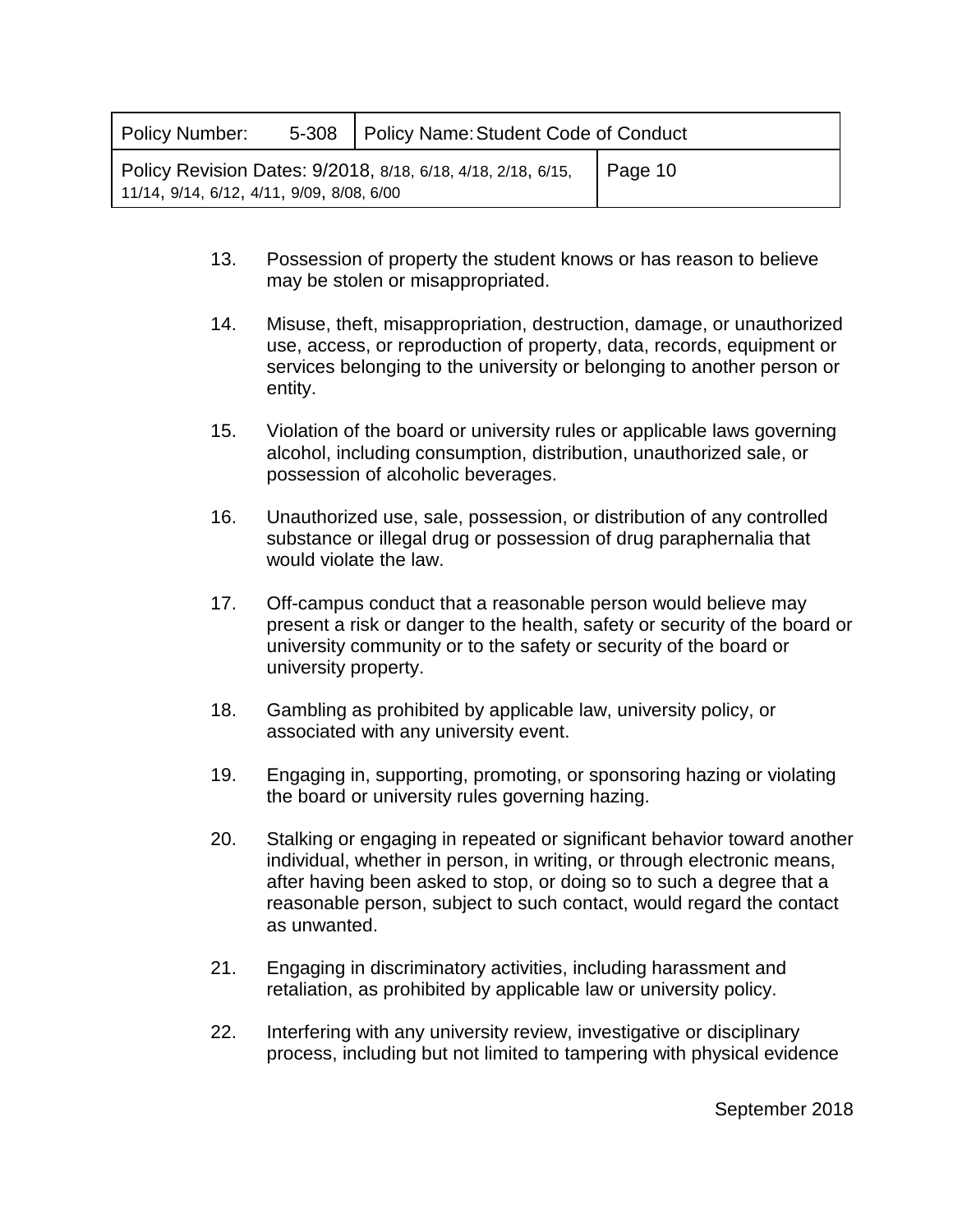| Policy Number:                               | 5-308   Policy Name: Student Code of Conduct                 |         |  |
|----------------------------------------------|--------------------------------------------------------------|---------|--|
| $11/14$ , 9/14, 6/12, 4/11, 9/09, 8/08, 6/00 | Policy Revision Dates: 9/2018, 8/18, 6/18, 4/18, 2/18, 6/15, | Page 11 |  |

or inducing a witness to provide false information or to withhold information.

- 23. Sexual misconduct.
- 24. Use, possession, display, or storage of any weapon, dangerous instrument, explosive material or device, torch, device with open flames, fireworks, bomb-making materials or dangerous chemical on university property, at a university sponsored activity or in violation of law or university policy, is not permitted unless one of the following exceptions apply:
	- a. Subject to A.R.S. §12-781 and other applicable law, a person may lawfully transport or lawfully store a firearm that is both 1) in the person's locked and privately owned motor vehicle or in a locked compartment on the person's privately owned motorcycle, and 2) not visible from the outside of the motor vehicle or motorcycle, although the board or a university may require that vehicles transporting or storing firearms be parked in alternative parking as described in A.R.S. §12-781, or
	- b. Use, possession, display or storage is specifically authorized by an Arizona or federal statute governing law enforcement officers or in writing by university officials with the authority to grant such permission, or
	- c. Universities may permit students to possess certain potentially dangerous instruments, and limited quantities of chemicals or other dangerous materials if they are used for academic and other legitimate purposes, if the presence of these items does not present an undue risk to the campus or community, and if the proposed use, possession, display or storage of these items has been expressly approved in writing by an authorized university representative.
	- d. The possession or use for self-defense of personal safety devices are not prohibited by this section.
- 25. Photographing, videotaping, filming, digitally recording, or by any other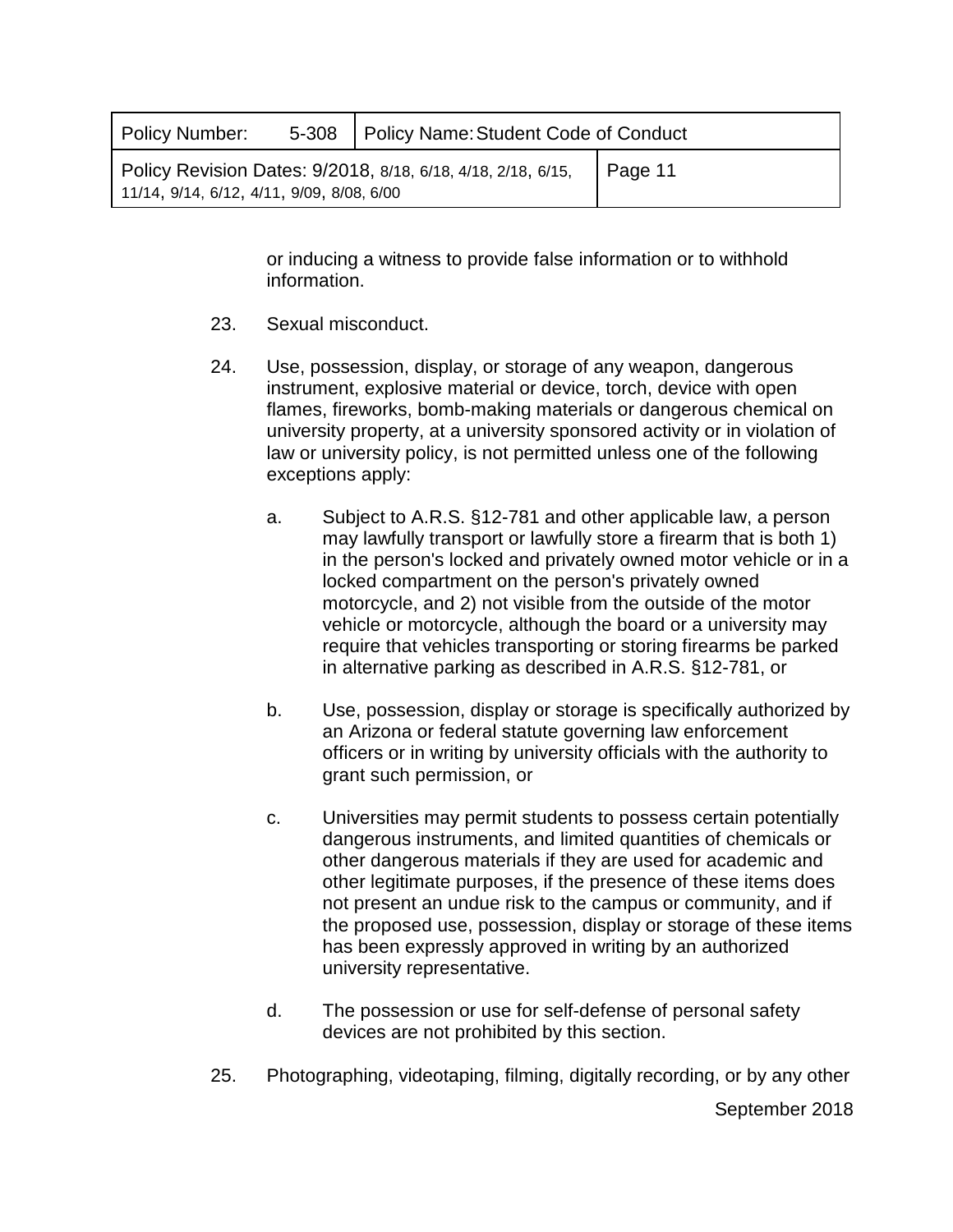| Policy Number:                            | 5-308   Policy Name: Student Code of Conduct                 |         |  |
|-------------------------------------------|--------------------------------------------------------------|---------|--|
| 11/14, 9/14, 6/12, 4/11, 9/09, 8/08, 6/00 | Policy Revision Dates: 9/2018, 8/18, 6/18, 4/18, 2/18, 6/15, | Page 12 |  |

means secretly viewing, with or without a device, another person without that person's consent in any location where the person has a reasonable expectation of privacy, or in a manner that violates a reasonable expectation of privacy. This section does not apply to lawful security or surveillance filming or recording that is authorized by law enforcement or authorized university officials.

26. Commission of any offense prohibited by state or federal law or local ordinance.

Any attempt to commit or conceal an act of misconduct prohibited by these rules is subject to sanctions to the same extent as completed acts.

- G. University Responses to Alleged Code Violations
	- 1. In addition to, or in place of, an educational response or intervention, the dean of students may impose one or more of the following disciplinary sanctions (e.g., expulsion, suspension or degree revocation) or take administrative action (e.g., probation, warning, administrative hold, interim action) for any violation of the Student Code of Conduct:
		- a. Expulsion: Permanent separation of the student from the university. An indication of expulsion may appear on the student's transcript. The expelled student will not participate in any university-sponsored activity and will be barred from university property. An expelled student will be ineligible to attend Arizona State University, Northern Arizona University, or the University of Arizona or any other university campus or division governed by the board unless approved according to paragraph G.2 (a) and (b).
		- b. Suspension: Temporary separation of the student from the university for a specified period of time, or until specific conditions, if imposed, have been met. An indication of suspension may appear on the student's transcript. Except where prior approval has been granted by the Dean of Students, a suspended student will not participate in any university-sponsored activity and will be barred from the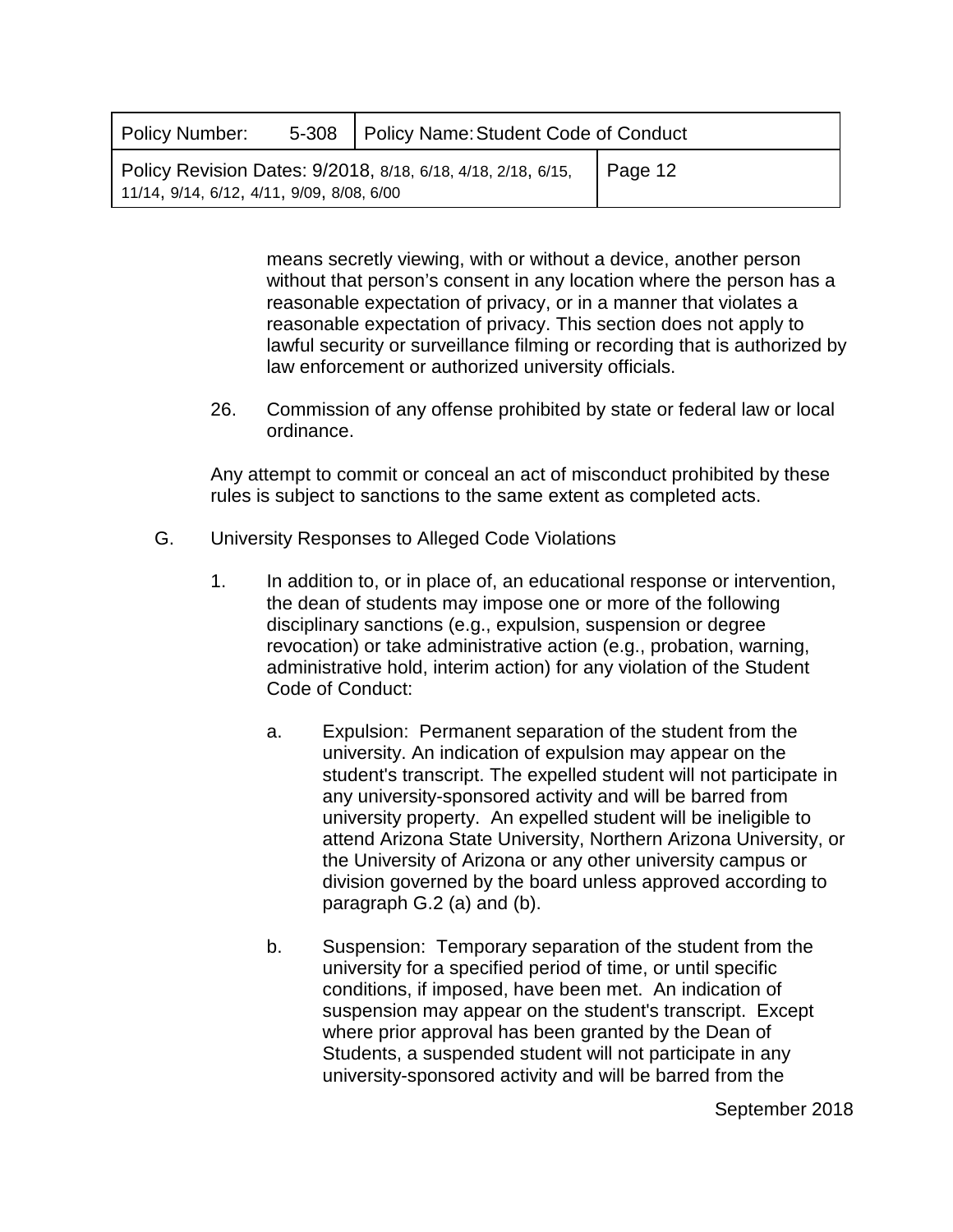| Policy Number:                                                                                                       |  | 5-308   Policy Name: Student Code of Conduct |  |  |
|----------------------------------------------------------------------------------------------------------------------|--|----------------------------------------------|--|--|
| Policy Revision Dates: 9/2018, 8/18, 6/18, 4/18, 2/18, 6/15,<br>Page 13<br>11/14, 9/14, 6/12, 4/11, 9/09, 8/08, 6/00 |  |                                              |  |  |

university campus. A suspended student will be ineligible to attend Arizona State University, Northern Arizona University, or the University of Arizona or any other university campus or division governed by the board until the conditions of suspension have been met.

- c. Degree Revocation: A university may revoke a degree, certificate or other academic recognition previously awarded by that university to a student. Notice of any degree revocation will appear on the student's transcript. If the university previously communicated the award of a degree, certificate or other academic recognition to a third party, it may provide notice to that entity of the revocation.
- d. Probation: Removal of the student from good conduct standing. Additional restrictions or conditions may also be imposed. Probation will last for a stated period of time and until specific conditions, if imposed, have been met. Any violation of these rules, the conditions of probation, or other university rules committed during the probationary period will subject the student to further discipline, including suspension or expulsion.
- e. Warning: A written statement advising the student that a violation of the Student Code of Conduct has been committed and that further misconduct may result in more severe disciplinary action.
- f. Administrative Hold: A status documented in the registrar's official file which may preclude the student from registering, from receiving transcripts, or from graduating until clearance has been received from the Dean of Students in accordance with university rules.
- g. Restricted Access to University Property: A student's access to university property, including but not limited to research, communication and computing resources, may be restricted for a specified period of time or until certain conditions are met.
- h. Organizational Sanctions: Sanctions for organizational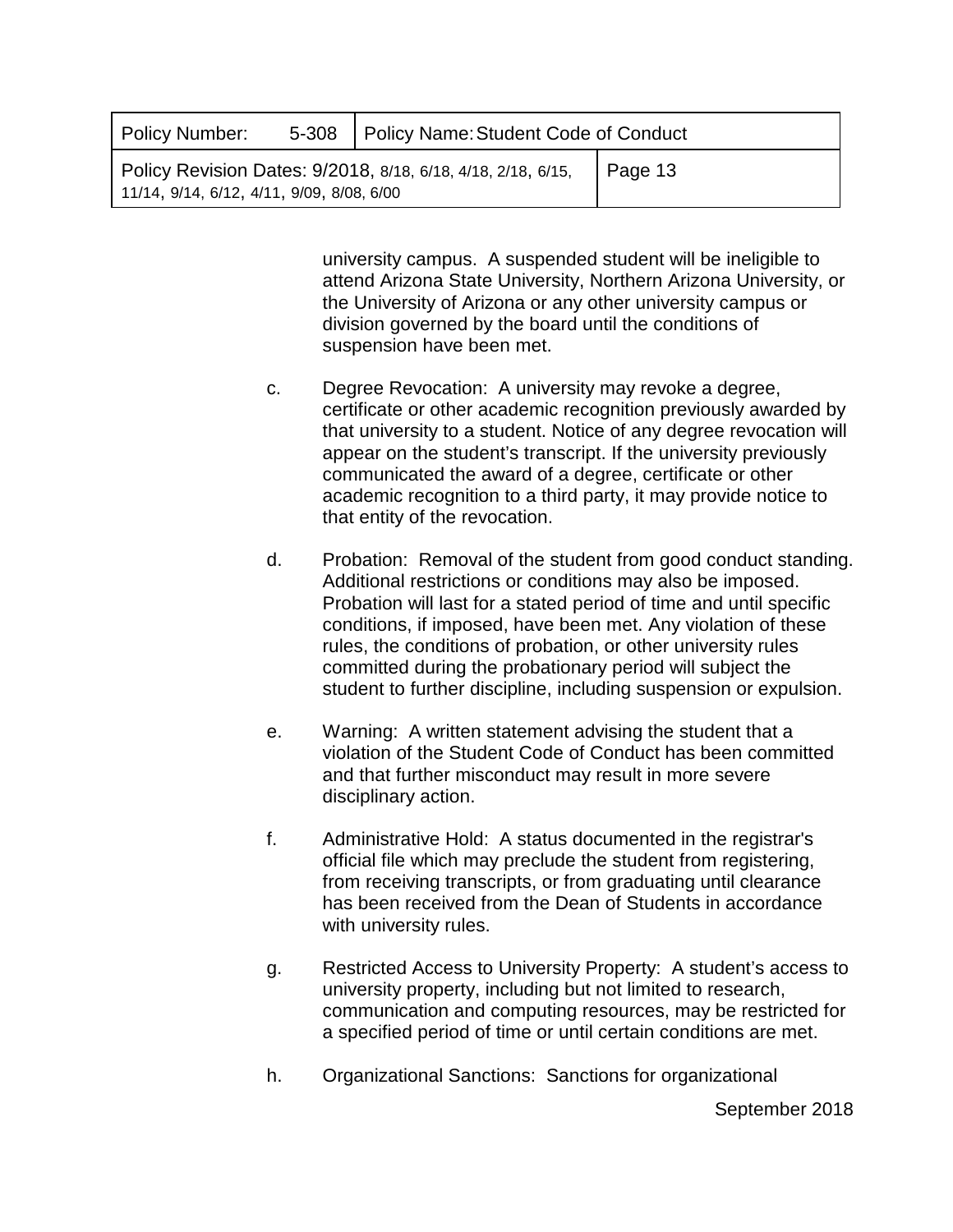| Policy Number:                                                                                                       |  | 5-308   Policy Name: Student Code of Conduct |  |  |
|----------------------------------------------------------------------------------------------------------------------|--|----------------------------------------------|--|--|
| Policy Revision Dates: 9/2018, 8/18, 6/18, 4/18, 2/18, 6/15,<br>Page 14<br>11/14, 9/14, 6/12, 4/11, 9/09, 8/08, 6/00 |  |                                              |  |  |

misconduct may include revocation of the use of university property or privileges for a period of time, revocation or denial of recognition or registration, or suspension of social or intramural activities or events, as well as other appropriate sanctions permitted under the Student Code of Conduct or other rules of the university.

- i. Interim Action: The dean of students may impose restrictions on a student or suspend a student for an interim period prior to resolution of the Student Code of Conduct proceeding.
- j. Academic Conduct: Each university may adopt procedures regarding student conduct that takes place while participating in academic activities. These procedures may outline sanctions including but not limited to lower-level warnings, administrative drop from a particular class, or other sanctions as appropriate.
- k. Restitution: Payment to the university or to other persons, groups, or organizations for damage to property or costs incurred as a result of the violation of this Student Code of Conduct.
- l. Notation on Transcript.
- m. Other sanctions permissible under existing university rules.
- 2. A student who has been suspended or expelled from one university will be ineligible for admission, enrollment, re-enrollment or readmission to Arizona State University, Northern Arizona University, or the University of Arizona or any other university campus or division governed by the board except as follows:
	- a. Each university may adopt rules and procedures to consider a request for readmission from a student who has been previously suspended or expelled, which shall include criteria to be used in evaluating a request for readmission, and shall provide that a decision to readmit must be approved by the Vice President for Student Affairs at the admitting university.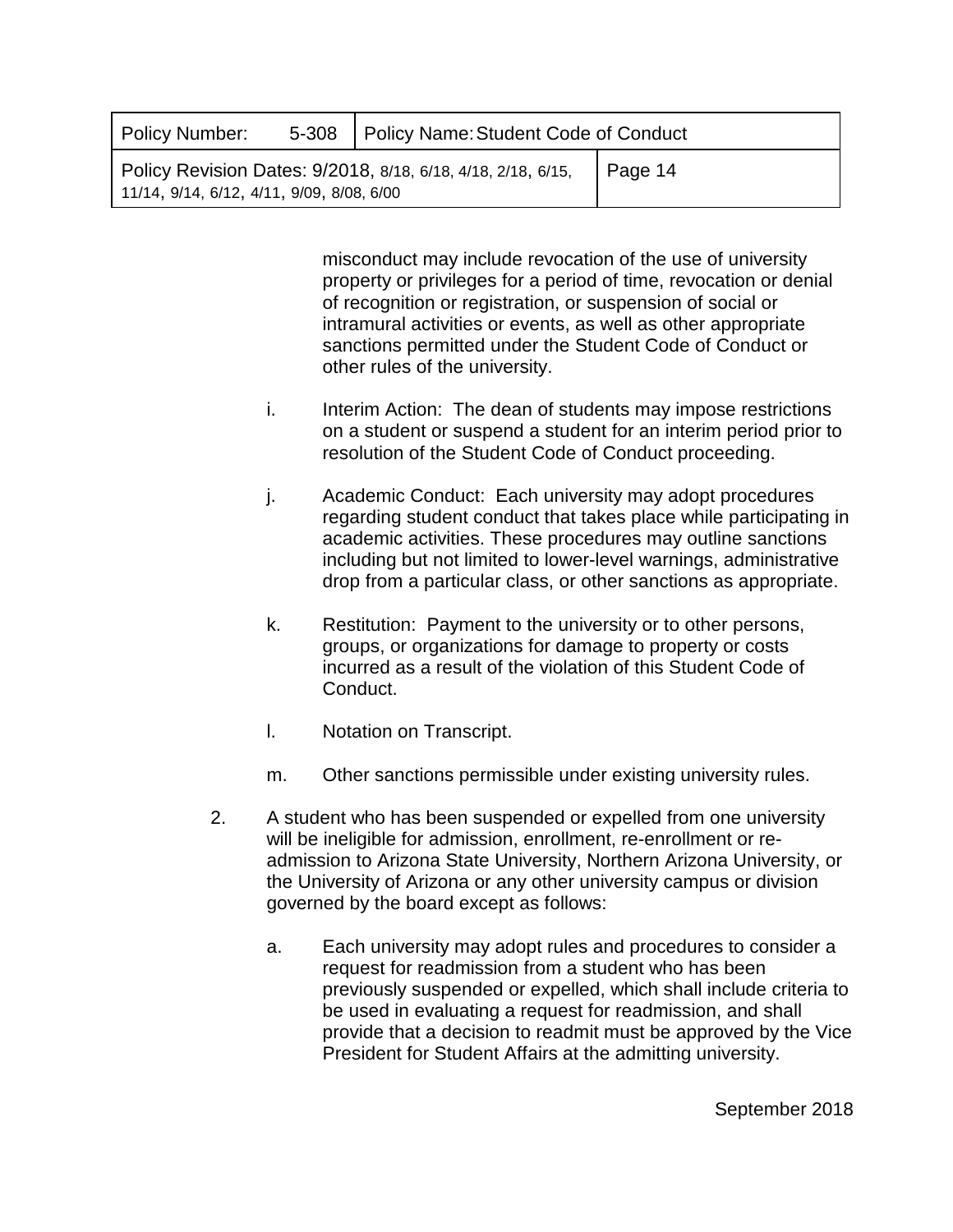| Policy Number:                                                                                                          |  | 5-308   Policy Name: Student Code of Conduct |  |  |
|-------------------------------------------------------------------------------------------------------------------------|--|----------------------------------------------|--|--|
| Policy Revision Dates: 9/2018, 8/18, 6/18, 4/18, 2/18, 6/15,<br>Page 15<br>$11/14$ , 9/14, 6/12, 4/11, 9/09, 8/08, 6/00 |  |                                              |  |  |

- b. Except as set forth in Section G.2.a, a student who has been suspended or expelled at one university will not be eligible for admission or re-enrollment at another university governed by the board until the student has met the conditions for reinstatement at the university which imposed the suspension or expulsion. The conditions for reinstatement may be waived in whole or in part at the discretion of the Vice President for Student Affairs at the admitting university.
- H. Determining What Sanction to Impose
	- 1. Mitigating and aggravating factors may be considered. Factors to be considered in mitigation or aggravation include the individual's prior conduct record, the nature of the offense, the severity of any damage, injury, or harm resulting from the violation, the payment of restitution to the university or to any victims, or any other factors deemed appropriate under the circumstances, including but not limited to the individual's participation in an approved counseling program.
	- 2. Repeated violations of the Student Code of Conduct may result in the imposition of progressively more severe sanctions, although any sanction may be imposed as appropriate under the circumstances.
- I. Enforcement
	- 1. Student sanctions shall be enforced through use of procedures adopted by each university that are consistent with board policies and applicable laws and regulations
	- 2. Sanctions for organizational misconduct shall be enforced through the use of the procedures adopted by each university, consistent with board policies and applicable laws and regulations
- J. Miscellaneous provisions
	- 1. The description of prohibited conduct shall be interpreted as broadly as consistent with applicable law.